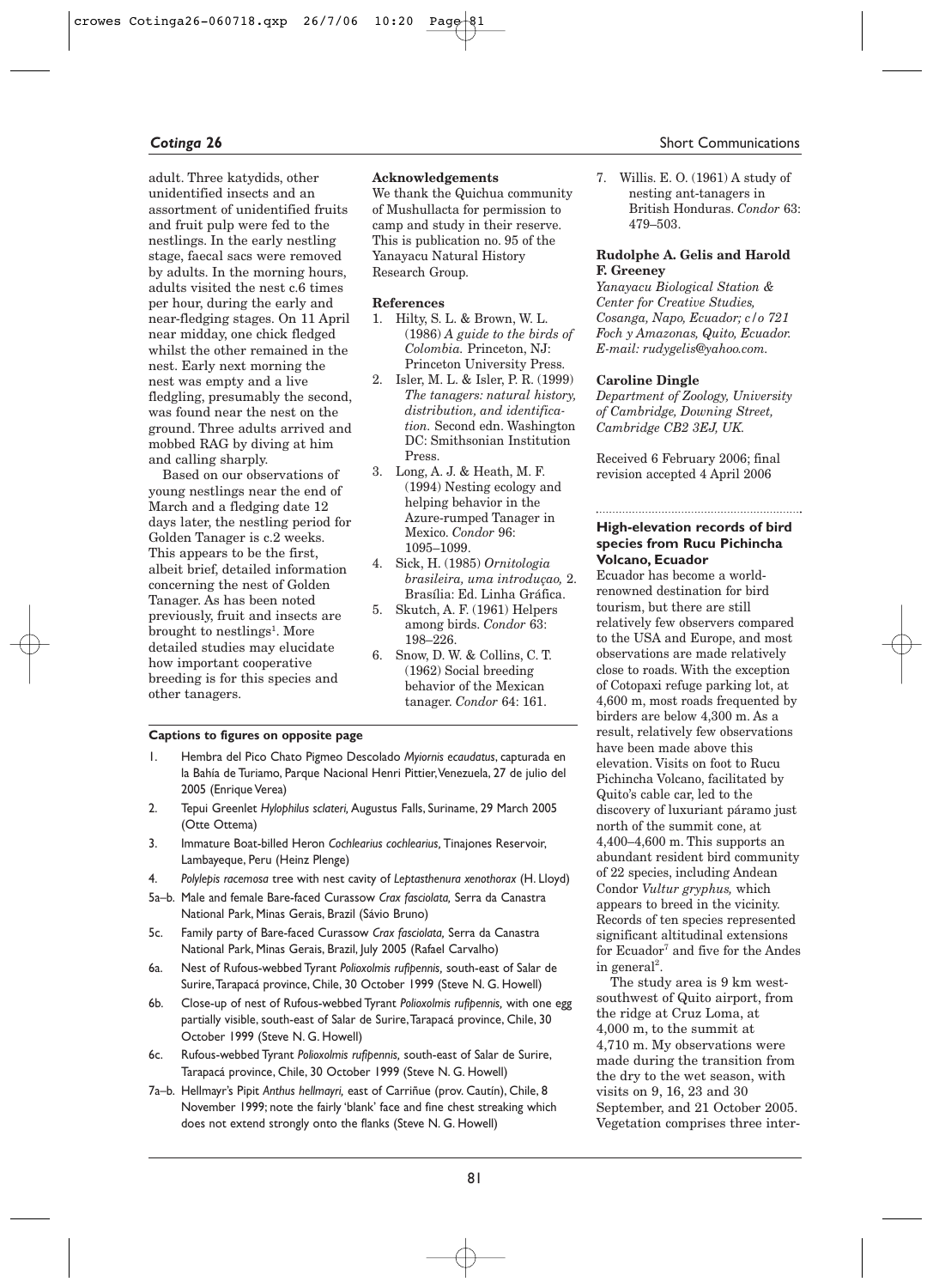grading subcomponents of páramo<sup>6</sup>:

Grass páramo (4,000–4,400 m) dominated by bunchgrasses *Calamagrostis* and *Festuca,* with herbaceous plants such as *Halenia, Gentiana, Gentianella, Castilleja* and scattered shrubs of *Chuquiraga jussieui* and *Lupinus pubescens.*

Shrub and cushion páramo (4,300–4,600 m) dominated by cushion plants and stemless rosettes: *Azorella, Plantago rigida, Xenophyllum humile* and the low shrubs *Chuquiraga jussieui, Diplostephium* and *Loricaria.*

Desert or dry páramo (4,450–4,650 m), with characteristic species *Nototriche phyllanthos, Astragalus geminiflorus, Azorella pedunculata, Culcitium nivale* and *Xenophyllum rigidum.*

## **Species accounts**

# **Carunculated Caracara**

*Phalcoboenus carunculatus* Between two and four individuals were seen on four days. Two juveniles were seen in flight near the summit of Rucu Pichincha, at 4,700 m, on 16 September. Recorded mostly at 3,000–4,200 m or higher, e.g. at mountaineering refuges on higher volcanoes<sup>7</sup>, the upper elevation in Ecuador and Colombia is stated as  $4,000 \text{ m}^1$ . My records further clarify the species' altitudinal range, as the refuges at Cotopaxi and Cayambe are at 4,600 m and that at Chimborazo at 4,800 m.

# **Greater Yellowlegs** *Tringa melanoleuca*

A flock of four at c.4,500 m on 23 September. Ridgely & Greenfield<sup>7</sup> report an upper limit of 3,800 m for this boreal migrant, though Fjeldså & Krabbe<sup>2</sup> noted occurrences at over 4,000 m, and in Venezuela it is reported to  $4,100 \text{ m}^4$  and to  $4,800 \text{ m}$  in Chile<sup>5</sup>.

# **Blue-mantled Thornbill**

*Chalcostigma stanleyi* Observed on three visits, with one individual at 4,500 m and two at 4,450 m on 16 September; three at 4,450 m on 23 September; and two at 4,450 m on 30 September. Previously recorded in Ecuador to 4,100 m7 , whilst Fjeldså & Krabbe<sup>2</sup> report the upper limit to be 4,400 m, and Heindl<sup>3</sup> placed it at 4,200 m. This hummingbird moves lower during short spells of inclement weather<sup>3</sup>, which may explain its absence on 21 October.

## **Andean Tit-spinetail**

*Leptasthenura andicola* Seen only once: three at 4,550 m feeding in a lone *Gynoxys* and large patch of *Chuquiraga* and *Diplostephium* below a short bluff, on 23 September. Previously recorded in Ecuador to 4,000 m7 , Fjeldså & Krabbe2 report the upper limit as 4,500 m.

# **Many-striped Canastero** *Asthenes flammulata*

Seen on every visit and the most abundant species observed. One at 4,550 m, at the same lone *Gynoxys* as the previous species on 23 September, numerous at 4,500 m. Previously recorded in Ecuador to 4,200 m7 , Fjeldså & Krabbe2 report the upper limit as 4,500 m.

## **Brown-backed Chat-tyrant** *Ochthoeca fumicolor*

One at 4,470 m on 21 October and another at 4,400 m on 30 September. Previous upper limit in Ecuador reported as  $4,200 \text{ m}^7$  and known at the same elevation in Venezuela<sup>4</sup> and to  $4.400$  m in the Andes overall<sup>2</sup>.

#### **Brown-bellied Swallow** *Notiochelidon murina*

Observed on four visits, with two at 4,400 m by the eastern base of the summit cone on 30 September. Previously recorded in Ecuador to  $4,000$  m and occasionally higher<sup>7</sup> and in the Andes generally to  $4,\!300~\mathrm{m}^2.$ 

**Páramo Pipit** *Anthus bogotensis* Up to three individuals seen on every visit, mostly closer to Cruz Loma, at 4,000–4,200 m. Two were seen and heard vocalising at 4,320 m in grass páramo just east of the summit cone on 23 September. Previously recorded in

#### **Cotinga 26** Short Communications

Ecuador to 4,000 m and occasionally somewhat higher7 , the species is known to  $4.100$  m in Venezuela<sup>4</sup> and to 4,500 m in the Andes generally<sup>2</sup>.

### **Cinereous Conebill** *Conirostrum cinereum*

Seen on the final two visits: one at 4,500 m on 21 October 2005 and two pairs seen and heard vocalising at 4,475 m on 30 September. Previously recorded in Ecuador, in small numbers, to 4,000 m7 and for the Andes in general to  $4,\!500$  m $^2$ .

#### **Black Flowerpiercer** *Diglossa humeralis*

Up to four were seen on all visits, with regular records between 4,470 m and 4,550 m. Previously recorded in Ecuador and the Andean chain in general to 4,000  $m^{2,7}$ .

## **Plain-coloured Seedeater** *Catamenia inornata*

Up to eight individuals were seen on four visits, with two seen at 4,450 m and a juvenile seedeater (presumably this species) at 4,500 m on 21 October. The juvenile was streaked above and below, with a dull-coloured bill and rufous-tinged vent. Previously recorded in Ecuador to 3,800 m7 , but to 4,200 m in Venezuela<sup>4</sup> and  $4,400$  m in the Andes in general<sup>2</sup>.

# **Discussion**

All but one of these altitudinal records relates to a year-round resident. The study site exhibits a better-developed habitat than normally observed at this altitude. Roads at this altitude in Ecuador, which generally access mountaineering refuges on higher, younger peaks, have poor soil and colder microclimate near the glaciers, resulting in sparse vegetation. Rucu Pichincha is a relatively older volcano with richer soil, supporting lusher vegetation and, thus, a more diverse bird community. It is interesting that these high-elevation records were obtained within 10 km of Quito, a city of close to two million inhabitants and the highest concentration of birdwatchers in